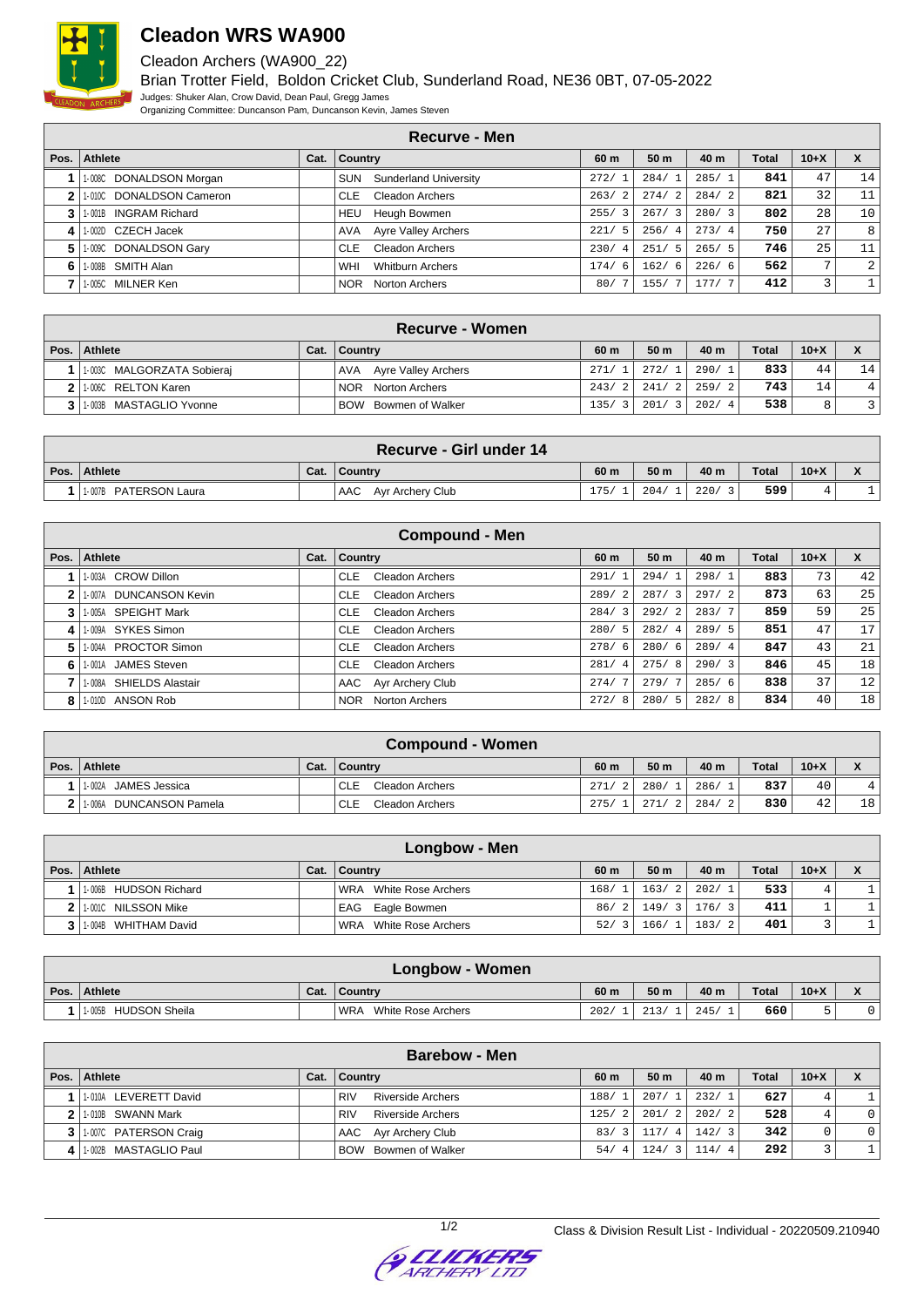

## **Cleadon WRS WA900**

Cleadon Archers (WA900\_22)

Brian Trotter Field, Boldon Cricket Club, Sunderland Road, NE36 0BT, 07-05-2022 Judges: Shuker Alan, Crow David, Dean Paul, Gregg James Organizing Committee: Duncanson Pam, Duncanson Kevin, James Steven

|      | <b>Barebow - Women</b> |  |                                 |       |       |       |              |                          |  |
|------|------------------------|--|---------------------------------|-------|-------|-------|--------------|--------------------------|--|
| Pos. | Athlete                |  | Cat.   Country                  | 60 m  | 50 m  | 40 m  | <b>Total</b> | $10 + X$                 |  |
|      | 1-009B LEVERETT Tracey |  | <b>RIV</b><br>Riverside Archers | 157/1 | 146/2 | 191/1 | 494          | $\overline{\phantom{0}}$ |  |
|      | WALLER Vicki<br>1-004C |  | <b>NOR</b><br>Norton Archers    | 132/  | 150/1 | 162/2 | 444          | 4                        |  |